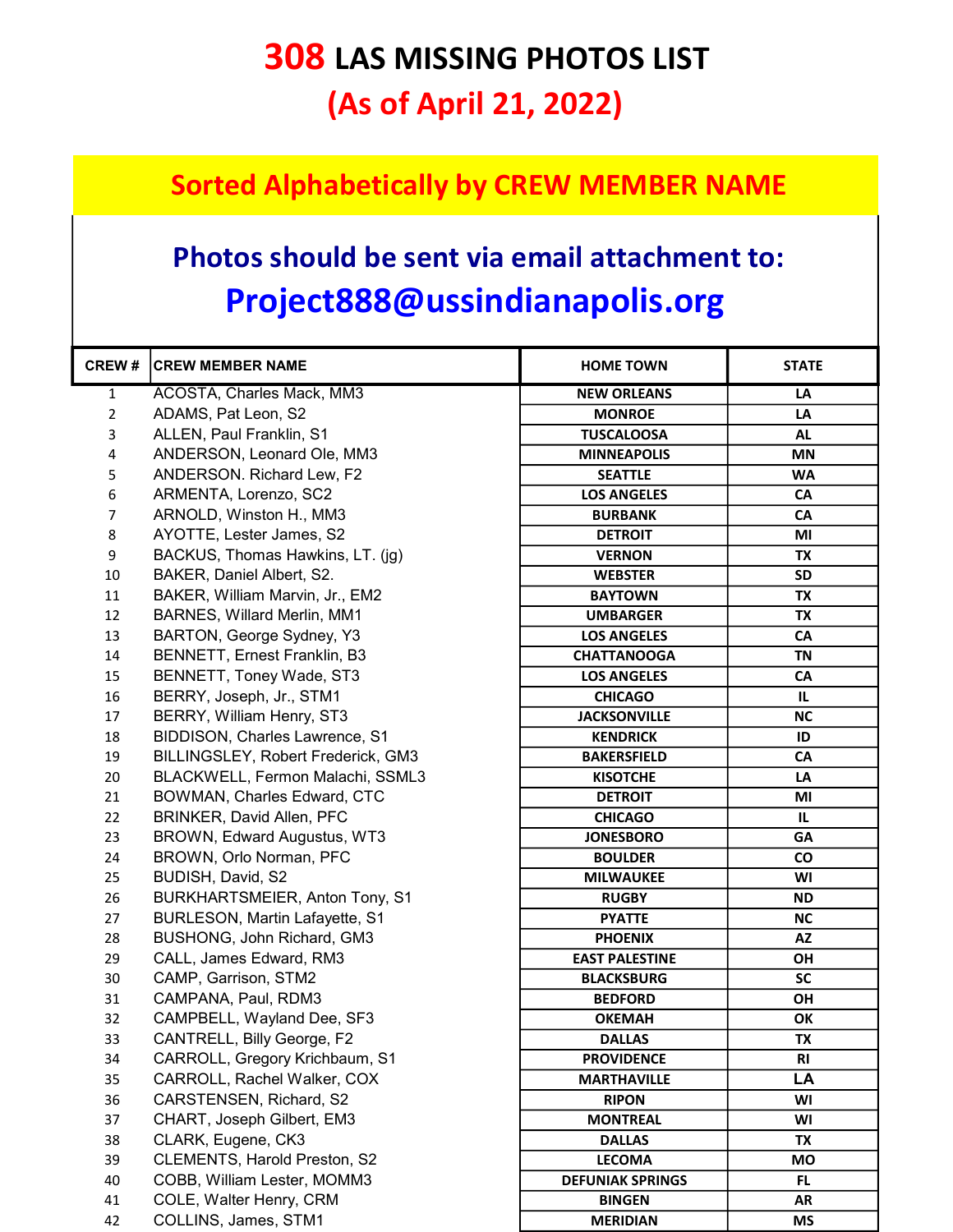| 43       | COLVIN, Frankie Lee, SSMT2                              | <b>BEAUMONT</b>       | TX         |
|----------|---------------------------------------------------------|-----------------------|------------|
| 44       | COOK, Floyd Edward, SF3                                 | <b>PROSPERITY</b>     | SC         |
| 45       | COPELAND, Willard James, S2                             | <b>DETROIT</b>        | MI         |
| 46       | COUNTRYMAN, Robert Earl, S2                             | <b>BELVIDERE</b>      | IL.        |
| 47       | COX, Alford Edward, GM3                                 | <b>PUEBLO</b>         | CO         |
| 48       | CRUM, Charles Junior, S2                                | <b>RICH HILL</b>      | <b>MO</b>  |
| 49       | CRUZ, Jose Santos, CCK                                  |                       | <b>GUA</b> |
| 50       | DOSS, James Monroe, S2                                  | <b>SPRINGFIELD</b>    | <b>MO</b>  |
| 51       | DOUCETTE, Roland Ordean, S2                             | <b>DULUTH</b>         | <b>MN</b>  |
| 52       | DOVE, Bessil Raymond, SKD2                              | <b>PUEBLO</b>         | CO         |
| 53       | DRUMMOND, James Joseph, F2                              | <b>MIDLAND</b>        | MI         |
| 54       | DURAND, Ralph Joseph, Jr., S2                           | <b>NEW ORLEANS</b>    | LA         |
| 55       | EAKINS, Morris Bradford, F2                             | <b>PARADISE</b>       | CA         |
| 56       | EDDY, Richard Leroy, RM3                                | <b>NEWARK</b>         | <b>NJ</b>  |
| 57       | ELLIOTT, Kenneth Albert, S1                             | <b>UTICA</b>          | <b>NY</b>  |
| 58       | EMSLEY, William Joseph, S1                              | PHILADELPHIA          | PA         |
| 59       | ERNST, Robert Carl, F2                                  | <b>LOS ANGELES</b>    | CA         |
| 60       | EVANS, Arthur Jerome, PHM2                              | <b>MISSION</b>        | TX         |
| 61       | EVERETT, Charles Norman, EM2                            | <b>BROADHEADVILLE</b> | PA         |
| 62       | FIGGINS, Harley Dean, WT2                               | <b>CORNING</b>        | IA         |
| 63       | FIRMIN, John Alden Homer, S2                            | <b>NEW ORLEANS</b>    | LA         |
| 64       | FLEISCHAUER, Donald William, S1                         | <b>EXETER</b>         | <b>NE</b>  |
| 65       | FLYNN, James Madison, Jr., S1                           | <b>BRISTOL</b>        | <b>RI</b>  |
|          | FRANK, Rudolph Anthony, S2                              | <b>NEW ORLEANS</b>    | LA         |
| 66<br>67 | FRENCH, Douglas Orrin, FC3                              | <b>LOS ANGELES</b>    | CA         |
|          |                                                         |                       |            |
| 68       | FRORATH, Donald Henry, S2<br>GARDNER, Russel Thomas, F2 | <b>BAY CITY</b>       | MI         |
| 69       |                                                         | <b>POLK</b>           | <b>MO</b>  |
| 70       | GARHART, John M., MM1c                                  | <b>GREAT FALLS</b>    | <b>MO</b>  |
| 71       | GIBSON, Curtis Woodrow, S2                              | <b>VOWELLS MILL</b>   | LA         |
| 72       | GIBSON, Ganola Francis, MM3                             | <b>COVINGTON</b>      | KY         |
| 73       | GILBERT, Warner, Jr., S1                                | <b>NEW ALBANY</b>     | <b>MS</b>  |
| 74       | GILL, Paul Edward, WT2                                  | <b>HUNTINGTON</b>     | IN         |
| 75       | GILMORE, Wilbur Albert, S2                              | <b>CLARENDAN</b>      | <b>AR</b>  |
| 76       | GISMONDI, Michael Vincent, S1                           | YOUNGSTOWN            | OH         |
| 77       | GODFREY, Marlo Roy, RM3                                 | <b>WATERTOWN</b>      | SD         |
| 78       | GOLDEN, Curry, STM1                                     | <b>WHITEVILLE</b>     | LA         |
| 79       | GONZALES, Ray Adam, S2                                  | <b>BATON ROUGE</b>    | LA         |
| 80       | GORECKI, Joseph Walter, SK3                             | <b>CHICAGO</b>        | IL.        |
| 81       | GREENE, Samuel Gile, S1                                 | <b>MONTEREY</b>       | LA         |
| 82       | GREER, Bob Eugene, S2                                   | <b>UNION CITY</b>     | <b>TN</b>  |
| 83       | GREIF, Matthias Daniel, WT3                             | <b>ARNOLD</b>         | PA         |
| 84       | GRIEST, Frank David, GM3                                | <b>NORWALK</b>        | CA         |
| 85       | GRIGGS, Donald Ray, F1                                  | <b>DES MOINES</b>     | IA         |
| 86       | GRIMES, David Elimer, S2                                | <b>RUSSELLVILLE</b>   | IN         |
| 87       | GROCH, John Thomas, MM3                                 | <b>MICHIGAN CITY</b>  | IN         |
| 88       | GUERRERO, John Gomez, S1                                | <b>MARLIN</b>         | TX         |
| 89       | GUYON, Harold Louis, F1                                 | <b>SOUTH HADLEY</b>   | MA         |
| 90       | HADUCH, John Martin, S1                                 | PERTH AMBOY           | NJ.        |
| 91       | HALL, Pressie, F1                                       | <b>SOLDIER</b>        | KY         |
| 92       | HALLORAN, Edward George, MM3                            | <b>CINCINNATI</b>     | OH         |
| 93       | HAMMEN, Robert, PHOM3                                   | <b>LINKWOOD</b>       | <b>MD</b>  |
| 94       | HAMRICK, James Junior, S2                               | <b>COWEN</b>          | <b>WV</b>  |
| 95       | HANCOCK, William Allen, GM3                             | <b>SAND SPRINGS</b>   | OK         |
| 96       | HARP, Charlie Hardin, S1                                | <b>CHOTEAU</b>        | OK         |
| 97       | HARPER, Vasco, STM1                                     | <b>MARION</b>         | LA         |
| 98       | HARRIS, Willard Eugene, F2                              | <b>LEWISVILLE</b>     | <b>MO</b>  |
| 99       | HAUBRICH, Cloud David, S2                               | <b>DANUBE</b>         | <b>MN</b>  |
| 100      | HAUSER, Jack Isaac, SK2                                 | <b>NEW YORK</b>       | <b>NY</b>  |
| 101      | HAYLES, Felix, CK3                                      | <b>WADLEY</b>         | <b>GA</b>  |
| 102      | HAYNES, William Alexander, S1                           | <b>NAMPA</b>          | ID         |
| 103      | HEGGIE, William Arnold, RDM3                            | <b>LITTLE ROCK</b>    | <b>AR</b>  |

| 43  | COLVIN, Frankie Lee, SSMT2      | <b>BEAUMONT</b>       | TX          |
|-----|---------------------------------|-----------------------|-------------|
| 44  | COOK, Floyd Edward, SF3         | <b>PROSPERITY</b>     | SC          |
| 45  | COPELAND, Willard James, S2     | <b>DETROIT</b>        | MI          |
| 46  | COUNTRYMAN, Robert Earl, S2     | <b>BELVIDERE</b>      | IL.         |
| 47  | COX, Alford Edward, GM3         | <b>PUEBLO</b>         | CO          |
| 48  | CRUM, Charles Junior, S2        | <b>RICH HILL</b>      | <b>MO</b>   |
| 49  | CRUZ, Jose Santos, CCK          |                       | <b>GUAM</b> |
| 50  | DOSS, James Monroe, S2          | <b>SPRINGFIELD</b>    | MO          |
| 51  | DOUCETTE, Roland Ordean, S2     | <b>DULUTH</b>         | <b>MN</b>   |
| 52  | DOVE, Bessil Raymond, SKD2      | <b>PUEBLO</b>         | CO          |
| 53  | DRUMMOND, James Joseph, F2      | <b>MIDLAND</b>        | ΜI          |
| 54  | DURAND, Ralph Joseph, Jr., S2   | <b>NEW ORLEANS</b>    | LA          |
| 55  | EAKINS, Morris Bradford, F2     | <b>PARADISE</b>       | CA          |
| 56  | EDDY, Richard Leroy, RM3        | <b>NEWARK</b>         | <b>NJ</b>   |
| 57  | ELLIOTT, Kenneth Albert, S1     | <b>UTICA</b>          | <b>NY</b>   |
| 58  | EMSLEY, William Joseph, S1      | PHILADELPHIA          | PA          |
| 59  | ERNST, Robert Carl, F2          | <b>LOS ANGELES</b>    | CA          |
| 60  | EVANS, Arthur Jerome, PHM2      | <b>MISSION</b>        | TX          |
| 61  | EVERETT, Charles Norman, EM2    | <b>BROADHEADVILLE</b> | PA          |
| 62  | FIGGINS, Harley Dean, WT2       | <b>CORNING</b>        | IA          |
|     | FIRMIN, John Alden Homer, S2    |                       | LA          |
| 63  |                                 | <b>NEW ORLEANS</b>    |             |
| 64  | FLEISCHAUER, Donald William, S1 | <b>EXETER</b>         | NE          |
| 65  | FLYNN, James Madison, Jr., S1   | <b>BRISTOL</b>        | R1          |
| 66  | FRANK, Rudolph Anthony, S2      | <b>NEW ORLEANS</b>    | LA          |
| 67  | FRENCH, Douglas Orrin, FC3      | <b>LOS ANGELES</b>    | CA          |
| 68  | FRORATH, Donald Henry, S2       | <b>BAY CITY</b>       | MI          |
| 69  | GARDNER, Russel Thomas, F2      | <b>POLK</b>           | <b>MO</b>   |
| 70  | GARHART, John M., MM1c          | <b>GREAT FALLS</b>    | <b>MO</b>   |
| 71  | GIBSON, Curtis Woodrow, S2      | <b>VOWELLS MILL</b>   | LA          |
| 72  | GIBSON, Ganola Francis, MM3     | <b>COVINGTON</b>      | KY          |
| 73  | GILBERT, Warner, Jr., S1        | <b>NEW ALBANY</b>     | <b>MS</b>   |
| 74  | GILL, Paul Edward, WT2          | <b>HUNTINGTON</b>     | IN          |
| 75  | GILMORE, Wilbur Albert, S2      | <b>CLARENDAN</b>      | AR          |
| 76  | GISMONDI, Michael Vincent, S1   | YOUNGSTOWN            | <b>OH</b>   |
| 77  | GODFREY, Marlo Roy, RM3         | <b>WATERTOWN</b>      | SD          |
| 78  | GOLDEN, Curry, STM1             | <b>WHITEVILLE</b>     | LA          |
| 79  | GONZALES, Ray Adam, S2          | <b>BATON ROUGE</b>    | LA          |
| 80  | GORECKI, Joseph Walter, SK3     | <b>CHICAGO</b>        | IL.         |
| 81  | GREENE, Samuel Gile, S1         | <b>MONTEREY</b>       | LA          |
| 82  | GREER, Bob Eugene, S2           | <b>UNION CITY</b>     | TN          |
| 83  | GREIF, Matthias Daniel, WT3     | <b>ARNOLD</b>         | PA          |
| 84  | GRIEST, Frank David, GM3        | <b>NORWALK</b>        | CA          |
| 85  | GRIGGS, Donald Ray, F1          | <b>DES MOINES</b>     | IA          |
| 86  | GRIMES, David Elimer, S2        | <b>RUSSELLVILLE</b>   | IN          |
| 87  | GROCH, John Thomas, MM3         | <b>MICHIGAN CITY</b>  | IN          |
| 88  | GUERRERO, John Gomez, S1        | <b>MARLIN</b>         | TX          |
| 89  | GUYON, Harold Louis, F1         | <b>SOUTH HADLEY</b>   | МA          |
| 90  | HADUCH, John Martin, S1         | PERTH AMBOY           | <b>NJ</b>   |
| 91  | HALL, Pressie, F1               | <b>SOLDIER</b>        | KY          |
| 92  | HALLORAN, Edward George, MM3    | <b>CINCINNATI</b>     | <b>OH</b>   |
| 93  | HAMMEN, Robert, PHOM3           | <b>LINKWOOD</b>       | MD          |
| 94  | HAMRICK, James Junior, S2       | <b>COWEN</b>          | WV          |
| 95  | HANCOCK, William Allen, GM3     | <b>SAND SPRINGS</b>   | OK          |
| 96  | HARP, Charlie Hardin, S1        | <b>CHOTEAU</b>        | OK          |
| 97  | HARPER, Vasco, STM1             | <b>MARION</b>         | LA          |
| 98  | HARRIS, Willard Eugene, F2      | <b>LEWISVILLE</b>     | МO          |
| 99  | HAUBRICH, Cloud David, S2       | <b>DANUBE</b>         | MN          |
| 100 | HAUSER, Jack Isaac, SK2         | <b>NEW YORK</b>       | <b>NY</b>   |
| 101 | HAYLES, Felix, CK3              | <b>WADLEY</b>         | GA          |
| 102 | HAYNES, William Alexander, S1   | <b>NAMPA</b>          | ID          |
| 103 | HEGGIE, William Arnold, RDM3    | <b>LITTLE ROCK</b>    | AR          |
|     |                                 |                       |             |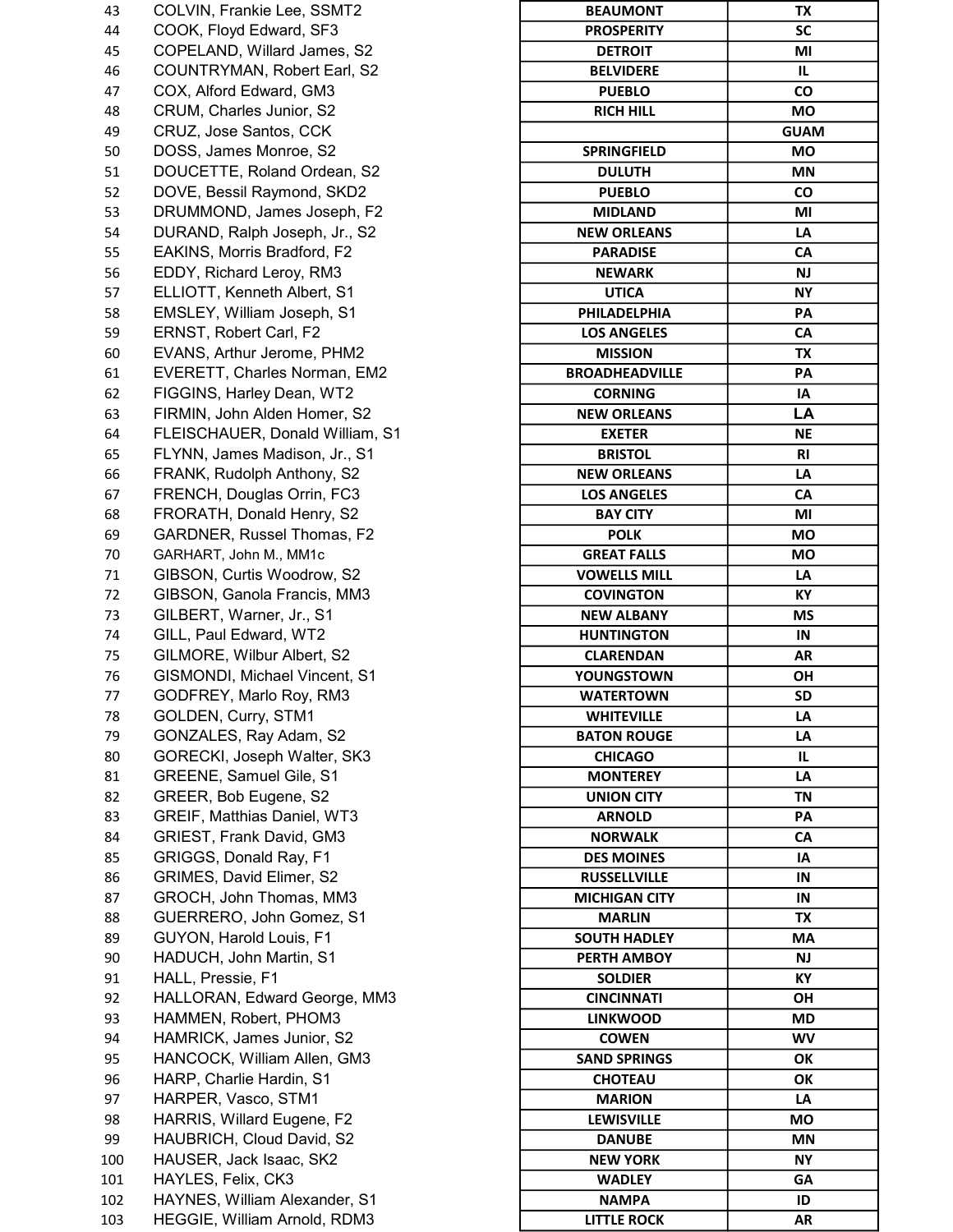| 104 | HEINZ, Richard Anthony, HA1        | <b>CHICAGO</b>        | IL.       |
|-----|------------------------------------|-----------------------|-----------|
| 105 | HELSCHER, Ralph John, S1           | <b>CHEVIOT</b>        | OH        |
| 106 | HELT, Jack Edward, F2              | <b>DANBURY</b>        | NE        |
| 107 | HENSLEY, Clifford, SSMB2           | <b>MONETTE</b>        | AR        |
| 108 | HERBERT, Jack Erwin, BM1           | <b>LOS ANGELES</b>    | CA        |
| 109 | HILL, Joe Walker, STM1             | <b>PROSPECT</b>       | VA        |
| 110 | HINES, Lionel Gordon, WT1          | <b>GROVES</b>         | TX        |
| 111 | HOLLAND, John Francis, Jr., PFC    | <b>SAN FRANCISCO</b>  | CA        |
| 112 | HOLLINGSWORTH, Jimmie Lee, STM2    | <b>ROCKY MOUNT</b>    | <b>NC</b> |
| 113 | HOPPER, Roy Lee, AMM1              | <b>DECATUR</b>        | IN        |
| 114 | HORR, Wesley Alan, F2              | <b>VANCOUVER</b>      | WA        |
| 115 | HORRIGAN, John Gerard, F1          | <b>BOSTON</b>         | MA        |
| 116 | HOUSTON, William Howard, PHM2      | <b>UNION</b>          | ΜS        |
| 117 | HUBBARD, Gordon Roy, PFC           | <b>WAKEFIELD</b>      | МA        |
| 118 | HUGHES, Lawrence Edwin, F2         | <b>AKRON</b>          | OH        |
| 119 | HUGHES, William Edward, SSML2      | <b>SIKESTON</b>       | МO        |
| 120 | HUMPHREY, Maynard Lee, S2          | <b>OWOSSO</b>         | MI        |
| 121 | HUNTER, Arthur Riles, Jr., QM1     | <b>OVIEDO</b>         | FL.       |
| 122 | HURT, James Edward, S2             | <b>KEYSVILLE</b>      | VA        |
| 123 | IGOU, Floyd, Jr., RM2              | <b>FLEMING</b>        | CO        |
| 124 | JADLOSKI, George Kenneth, S2       | <b>NILES</b>          | <b>OH</b> |
| 125 | JAKUBISIN, Joseph Sylvester, S2    | <b>CLAYSVILLE</b>     | OH        |
| 126 | JOHNSON, George Glen, S2           | <b>SOLGOHACHIA</b>    | AR        |
| 127 | JOHNSON, Sidney Bryant, S1         | <b>GRAHAM</b>         | <b>TN</b> |
| 128 | JOHNSTON, Scott Albert, F2         | <b>BORN ATHENS</b>    | PA        |
| 129 | JONES, Jim, S2                     | <b>NEWTON</b>         | ΜS        |
| 130 | JONES, Kenneth Malcolm, F1         | <b>LACROSSE</b>       | WI        |
| 131 | JONES, Stanley Fairwick, S2        | <b>KNOXVILLE</b>      | TN        |
| 132 | KARPAL, Daniel Lawrence, BM1       | <b>SCOTTS BLUFF</b>   | NE        |
| 133 | KARTER, Leo Clement, Jr., S2       | <b>NEW ORLEANS</b>    | LA        |
| 134 | KENNEDY, Andrew Jackson, Jr., S2   | <b>SAVANNAH</b>       | GA        |
| 135 | KENNEDY, Robert Arthur, S1         | <b>WAUKEGAN</b>       | IL.       |
| 136 | KING, Clarence, Jr., STM2          | <b>IREDELL COUNTY</b> | <b>NC</b> |
| 137 | KIRBY, Harry, S1                   | <b>NEWTON</b>         | ΜS        |
| 138 | KIRKMAN, Walter William, SF1       | <b>ROSALIA</b>        | KS        |
| 139 | KLEIN, Raymond James, S1           | <b>CHICAGO</b>        | IL.       |
| 140 | KLUCARIC, Matt A., QM3c            | <b>CHICAGO</b>        | IL.       |
| 141 | KOLAKOWSKI, Ceslaus, SM3           | <b>DETROIT</b>        | ΜI        |
| 142 | KRONENBERGER, William Maurice, GM3 | <b>HOUSTON</b>        | TX        |
| 143 | KULOVITZ, Raymond Joseph, S2       | <b>CHICAGO</b>        | IL.       |
| 144 | KWIATKOWSKI, Marion Joseph, S2     | <b>CHICAGO</b>        | IL.       |
| 145 | LAKE, Murl Christy, S1             | <b>KINCAID</b>        | IL.       |
| 146 | LANDON, William Wallace, Jr., FCO2 | <b>FORT COLLINS</b>   | CO        |
| 147 | LATIGUE, Jackson, STM1             | <b>CHLOE</b>          | IA        |
| 148 | LATIMER, Billy Franklin, S1        | <b>MOUNT CALM</b>     | TX        |
| 149 | LATZER, Solomon, S2                | <b>DETROIT</b>        | MI        |
| 150 | LETIZIA, Vicencio, S2              | <b>MILWAUKEE</b>      | WI        |
| 151 | LeVIEUX, John Joseph, F2           | <b>CHICAGO</b>        | IL.       |
| 152 | LEWELLEN, Thomas Edgar, S2         | <b>COLUMBUS</b>       | OH        |
| 153 | LEWIS, James Robert, F2            | <b>ETOWAH</b>         | <b>TN</b> |
| 154 | LEWIS, John Robert, GM3            | <b>CHAMPAIGN</b>      | IL.       |
| 155 | LINK, George Charles, S1           | <b>CLEVELAND</b>      | OH        |
| 156 | LINVILLE, Cecil Harrison, SF2      | <b>SUMPTER</b>        | OR        |
| 157 | LITTLE, Frank Edward, MM2          | <b>BRAINERD</b>       | ΜN        |
| 158 | LIVERMORE, Raymond Irving, S2      | <b>DETROIT</b>        | MI        |
| 159 | LOBATO, Epifanio Jr                | <b>CABEZON</b>        | <b>NM</b> |
| 160 | LOCH, Edwin Peter, S1              | <b>CHICAGO</b>        | IL.       |
| 161 | LOFTUS, Ralph Denis, F2            | <b>SEATTLE</b>        | WA        |
| 162 | LOMBARDI, Ralph, S1                | <b>CHICAGO</b>        | IL.       |
| 163 | LONG, Joseph William, S1           | <b>WYOMING</b>        | OH        |
| 164 | LORENC, Edward Richard, S2         | <b>DETROIT</b>        | ΜI        |

| <b>CHICAGO</b>        | IL        |
|-----------------------|-----------|
| <b>CHEVIOT</b>        | ΟН        |
| <b>DANBURY</b>        | ΝE        |
| <b>MONETTE</b>        | AR        |
| <b>LOS ANGELES</b>    | CA        |
| <b>PROSPECT</b>       | VA        |
| <b>GROVES</b>         | ТX        |
| <b>SAN FRANCISCO</b>  | СA        |
| <b>ROCKY MOUNT</b>    | ΝC        |
| <b>DECATUR</b>        | IN        |
| <b>VANCOUVER</b>      | <b>WA</b> |
|                       |           |
| <b>BOSTON</b>         | МA        |
| <b>UNION</b>          | ΜS        |
| <b>WAKEFIELD</b>      | <b>MA</b> |
| <b>AKRON</b>          | OΗ        |
| <b>SIKESTON</b>       | <b>MO</b> |
| <b>OWOSSO</b>         | MI        |
| <b>OVIEDO</b>         | FL.       |
| <b>KEYSVILLE</b>      | VA        |
| <b>FLEMING</b>        | CO        |
| <b>NILES</b>          | OН        |
| <b>CLAYSVILLE</b>     | OН        |
| <b>SOLGOHACHIA</b>    | AR        |
| <b>GRAHAM</b>         | <b>TN</b> |
| <b>BORN ATHENS</b>    | PA        |
|                       |           |
| <b>NEWTON</b>         | ΜS        |
| <b>LACROSSE</b>       | WI        |
| <b>KNOXVILLE</b>      | ΤN        |
| <b>SCOTTS BLUFF</b>   | ΝE        |
| <b>NEW ORLEANS</b>    | LA        |
| SAVANNAH              | GΑ        |
| <b>WAUKEGAN</b>       | IL        |
| <b>IREDELL COUNTY</b> | NC        |
| <b>NEWTON</b>         | ΜS        |
| <b>ROSALIA</b>        | КS        |
| <b>CHICAGO</b>        | IL        |
| <b>CHICAGO</b>        | IL        |
| <b>DETROIT</b>        | ΜI        |
| <b>HOUSTON</b>        | TX        |
| <b>CHICAGO</b>        | IL        |
| <b>CHICAGO</b>        | IL        |
| <b>KINCAID</b>        | IL        |
| <b>FORT COLLINS</b>   | CO        |
| <b>CHLOE</b>          | ΙA        |
|                       |           |
| <b>MOUNT CALM</b>     | ТX        |
| <b>DETROIT</b>        | MI        |
| <b>MILWAUKEE</b>      | WI        |
| <b>CHICAGO</b>        | IL        |
| <b>COLUMBUS</b>       | ΟH        |
| <b>ETOWAH</b>         | <b>TN</b> |
| <b>CHAMPAIGN</b>      | IL        |
| <b>CLEVELAND</b>      | ΟH        |
| <b>SUMPTER</b>        | <b>OR</b> |
| <b>BRAINERD</b>       | ΜN        |
| <b>DETROIT</b>        | ΜI        |
| <b>CABEZON</b>        | NΜ        |
| <b>CHICAGO</b>        | IL        |
| <b>SEATTLE</b>        | <b>WA</b> |
| <b>CHICAGO</b>        | IL        |
| <b>WYOMING</b>        | OΗ        |
| <b>DETROIT</b>        | ΜI        |
|                       |           |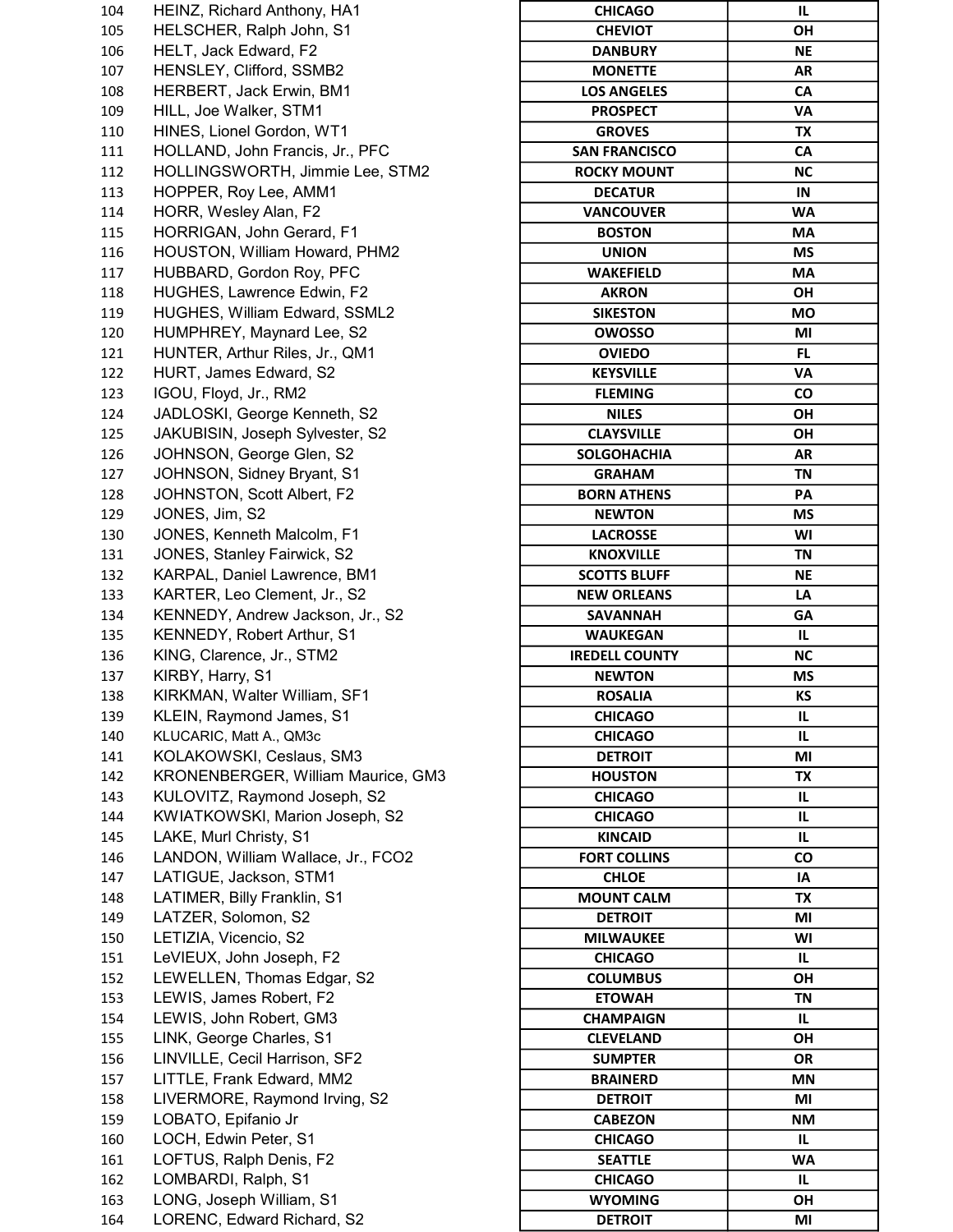165 LOYD, John Francis, WT2 **PHILADELPHIA** 166 LUNDGREN, Albert Davis, S1 167 LUTZ, Charles Herbert, S1 168 MABEE, Kenneth Charles, F2 169 MACHADO, Clarence James, WT2 170 MALONE, Cecil E., S2 171 MANESS, Charles F., F2 172 MARKMANN, Frederick Henry, WT1 173 MARSHALL, John Lucas, WT2 174 MARSHALL, Robert Wallace, S2 175 MARTTILA, Howard William, PVT 176 MASTRECOLA, Michael Martin, S2 177 McCORKLE, Ray Ralph, S1 178 McCORMICK, Earl Wayne, MOMM2 179 McCOSKEY. Paul Franklin, S1 180 McCOY, John Seybold, Jr., M2 181 McDONALD, Franklin Gilreath, Jr., F2 182 McLEAN, Dougald Bruce, Jr. EM3 183 MELICHAR, Charles Harry, EM3 184 MELVIN, Carl Lavern, F1 185 MENCHEFF, Manual Angel, S2 186 MERGLER, Charles Marlen, RDM2 187 MESSENGER, Leonard John, PFC 188 MICHAEL, Elmer Orion, S1 189 MICHNO, Arthur Richard, S2 190 MILLER, Walter Raymond, S2 191 MILLER, Walter William, B1 192 MILLS, William Harry, EM3 193 MINOR, Richard Leon, S1 194 MIRICH, Wally Wayo, S1 195 MITCHELL, James Hamilton, Jr., SK1 196 MITCHELL, Paul Boone, FC3 197 MROSZAK, Francis Alfred, S2 198 MURILLO, Sammy, S2 199 MUSARRA, Joe, S1 200 MYERS, Glen Alan, MM2 201 NEAL, William Frank, PFC 202 NEU, Hugh Herbert, S2 203 NEWELL, James Thomas, EM1 204 NICHOLS, Joseph Lawrence, BM2 205 NICHOLS, Paul Virgil, MM3 206 NIELSEN, Carl Aage Chor, Jr., F1 207 NISKANEN, John Hubert, F2 208 NORMAN, Theodore Raymond, GM2 209 O'BRIEN, Arthur Joseph, S2 210 O'NEIL, Eugene Elbert, S1 211 OLDEREN, Bernhard Gunnar, S1 212 OSBURN, Charles William, S2 213 PAIT, Robert Edward, BM2 214 PANE, Francis William, S2 215 PATTERSON, Alfred Thompson, S2 216 PATZER, Herman Lantz, EM1 217 PAYNE, George David, S2 218 PENDER, Welburn Morton, F2 219 PERRY, Robert J., S2 220 PETERSON, Darrel Erskine, S1 221 PETERSON, Frederick Alexander, MAM3 222 PETERSON, Ralph Renny, S2\*\* 223 PEYTON, Robert Carter, STM1 224 PIERCE, Robert William, S2 225 PIPERATA, Alfred Joseph, MM1

| PHILADELPHIA              | PА                 |
|---------------------------|--------------------|
| <b>BROCKTON</b>           | МA                 |
| <b>PENNS GROVE</b>        | <b>NJ</b>          |
| <b>PEKIN</b>              | IL                 |
| <b>CONCORD</b>            | CA                 |
| <b>MEMPHIS</b>            | ΤN                 |
| <b>CHARLESTON</b>         | <b>SC</b>          |
| <b>NEWARK</b>             | NJ                 |
| <b>ALTOONA</b>            | PА                 |
| <b>CLEVELAND</b>          | ΟН                 |
| <b>MINNEAPOLIS</b>        | ΜN                 |
|                           | MD                 |
| <b>BALTIMORE</b>          |                    |
| <b>CHESAPEAKE</b>         | OН                 |
| <b>PARADISE</b>           | СA                 |
| <b>HINDSBORO</b>          | IL.                |
| <b>WELLSBURG</b>          | <b>WV</b>          |
| <b>SEATTLE</b>            | WA                 |
| <b>IRON RIVER</b>         | WI                 |
| <b>CHICAGO</b>            | IL                 |
| <b>HOPKINS</b>            | МO                 |
| <b>DETROIT</b>            | ΜI                 |
| <b>RICHMOND</b>           | VA                 |
| <b>LOS ANGELES</b>        | CA                 |
| <b>DAYTON</b>             | OН                 |
| <b>CLEVELAND</b>          | ΟН                 |
| <b>MENDON</b>             | ΜI                 |
| <b>PORTLAND</b>           | OR                 |
| <b>CLEVELAND</b>          | ΟН                 |
| <b>MONTICELLO</b>         |                    |
|                           | IN                 |
| <b>MARTINS FERRY</b>      | ΟН                 |
| <b>PORT ARTHUR</b>        | ΤХ                 |
| <b>SAN JOSE</b>           | CA                 |
| <b>SAINT PAUL</b>         | ΜN                 |
| TURLOCK                   | СA                 |
| <b>CLEVELAND</b>          | ΟН                 |
| <b>PORTLAND</b>           | OR                 |
| <b>PALESTINE</b>          | ТX                 |
| <b>DENVER</b>             | <b>CO</b>          |
| <b>DOVER</b>              | ΝC                 |
| <b>GREENCREEK</b>         | ID                 |
| <b>MEMPHIS</b>            | <b>TN</b>          |
| <b>RACINE</b>             | W١                 |
| <b>LAKE LINDEN</b>        | MI                 |
| <b>LAFAYETTE</b>          | CO                 |
| LOUISVILLE                | KY                 |
| <b>GERMANTOWN</b>         | ΤN                 |
| <b>MINNEAPOLIS</b>        | <b>MN</b>          |
|                           |                    |
| <b>ST. LOUIS</b>          | МO                 |
| <b>HATTIESBURG</b>        | ΜS                 |
| <b>ARABI</b>              | LA                 |
| <b>LOREDO</b>             | <b>WV</b>          |
| KANSAS CITY               | МO                 |
| <b>GRAND RAPIDS</b>       | ΜI                 |
| <b>STORM LAKE</b>         | IA                 |
| <b>FLINT</b>              | MI                 |
| <b>WAUPBAY</b>            | ND                 |
| <b>CHICAGO</b>            | IL                 |
| <b>HENNEPIN</b>           | ΜN                 |
| <b>KING GEORGE COUNTY</b> | VA                 |
| <b>ESSEX WINDSOR</b>      | <b>ON (CANADA)</b> |
| <b>BROOKLYN</b>           | NΥ                 |
|                           |                    |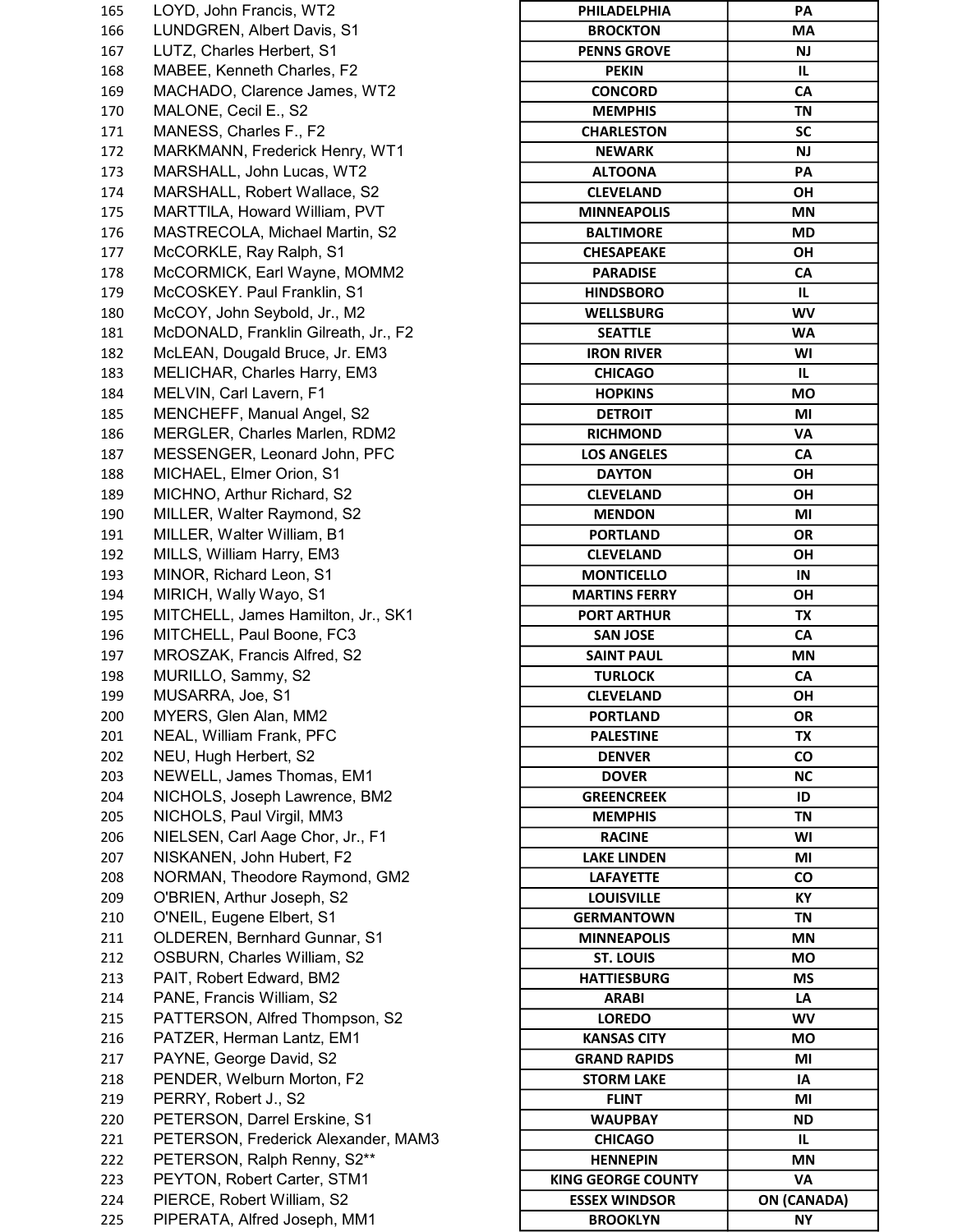226 PITTMAN, Almire, Jr., ST3 227 POHL, Theodore, F2 228 POKRYFKA, Donald Martin, S2 229 POORE, Albert Franklin, S2 230 POTRYKUS, Frank Paul, F2 231 POWELL, Howard Wayne, F1 232 POYNTER, Raymond Lee, S2 233 PRATT, George Roy, F1 234 PRIOR, Walter Mathew, S2 235 RABB, John Robert, SC1 236 RAGSDALE, Jean Obert, S1 237 RAINES, Clifford Junior, S2 238 RAINS, Rufus Brady, S1 239 RANDOLPH, Cleo, STM1 240 REEMTS, Alvin Thomas, S1 241 REESE, Jesse Edmund, S2 242 REEVES, Robert Arnold, F2 243 REGALADO, Robert Henry, S1 244 REMONDET, Edward Joseph, Jr., S2 245 RHEA, Clifford, F2 246 RICHARDSON, John Richard, S2 247 RICHARDSON, Joseph Gustave, S2 248 ROBISON, Gerald Edward, RT3 249 ROBISON, Marzie Joe, S2 250 ROCHE, Joseph Martin, LT 251 ROGELL, Henry Tony, F1 252 ROSE, Berson Horace, GM2 253 ROTHMAN, Aaron, RDM3 254 ROWDEN, Joseph Geren, F1 255 RUSSELL, Robert Avery, S2\*\* 256 RYDZESKI, Frank Walter, F1 257 SAENZ, Jose Anthony, SC3 258 SAMANO, Nuraldo, S2 259 SAMS, Robert Carol, STM2 260 SANCHEZ, Alejandro Vallez, S2 261 SAND, Cyrus Harvey, BM1 262 SCHARTON, Elmer Daniel, S1 263 SCHEIB, Albert Eddie, F2 264 SCHOOLEY, Dillard Alfred, COX 265 SCOGGINS, Millard Fillmore, Jr. SM2 266 SCOTT, Burl (aka Birl) Down, STM2 267 SCOTT, Hilliard, STM1 268 SELL, Ernest Frederick, EM2 269 SELLERS, Leonard Edson, SF3 270 SELMAN, Amos, S2 271 SEWELL, Loris Eldon, S2 272 SHAND, Kenneth Wallace, WT2 273 SHAW, Calvin Patrick, GM2 274 SHELTON, William Enloe, Jr., SM2 275 SHIPMAN, Robert Lee, GM3\*\* 276 SIKES, Theodore Allan, ENS 277 SILCOX, Burnice Rufus, S1 278 SILVA, Phillip Gomes, S1 279 SINGERMAN, David, SM3 280 SMERAGLIA, Michael, RM3 281 SMITH, Charles Andy, S1 282 SMITH, Henry August, F1 283 SMITH, Olen Ellis, CM3 284 SNYDER, John Nicholas, SF2 285 SNYDER, Richard Redhaffer, S1 286 SOLOMON, William, Jr., S2

| <b>PINE BLUFF</b>      | AR        |
|------------------------|-----------|
| <b>BROOKLYN</b>        | NΥ        |
| <b>DETROIT</b>         | MI        |
| <b>COLUMBIA</b>        | <b>VA</b> |
| <b>MILWAUKEE</b>       | W١        |
| <b>CLEVELAND</b>       | ΟH        |
| <b>DETROIT</b>         | MI        |
| <b>TULSA</b>           | ОΚ        |
| <b>DETROIT</b>         | MI        |
| <b>EAGLETON</b>        | AR        |
| <b>EXETER</b>          | CA        |
| <b>LONGTOWN</b>        | ΜS        |
| <b>MULESHOE</b>        | ТX        |
| <b>LAWRENCE COUNTY</b> | ΜS        |
| <b>ROCK COUNTY</b>     | <b>MN</b> |
| <b>DETROIT</b>         | MI        |
| <b>WASHINGTON</b>      | DC        |
| <b>LOS ANGELES</b>     |           |
|                        | СA        |
| <b>RESERVE</b>         | LA        |
| <b>PIKEVILLE</b>       | <b>TN</b> |
| <b>SAINT PAUL</b>      | <b>MN</b> |
| <b>NEW ORLEANS</b>     | LA        |
| <b>SAN FRANCISCO</b>   | CA        |
| <b>TERRELL</b>         | ТX        |
| <b>FLUSHING</b>        | NΥ        |
| <b>CLEVELAND</b>       | ΟН        |
| YELLOW JACKET          | CO        |
| <b>BROOKLYN</b>        | NΥ        |
| <b>ATHENS</b>          | <b>TN</b> |
| <b>BILLINGS</b>        | МT        |
| <b>BALTIMORE</b>       | MD        |
| <b>EDINBURG</b>        | ТX        |
| <b>VISALIA</b>         | CA        |
| <b>HARFORD MILLS</b>   | NΥ        |
| <b>POTEET</b>          | ТX        |
| <b>NELSON</b>          | <b>ND</b> |
| <b>SAN BERNADINO</b>   | CA        |
| <b>BREMERTON</b>       | WA        |
| <b>HOUSTON</b>         | TX        |
| <b>BESSEMER</b>        | AL        |
| <b>BERING</b>          | <b>TX</b> |
| <b>PORT ARTHUR</b>     | ТX        |
| <b>NORWALK</b>         | W١        |
| <b>SAN FRANCISCO</b>   | СA        |
| <b>SELMA</b>           | AL        |
| <b>GAYLORD</b>         | ΜI        |
|                        |           |
| <b>SEATTLE</b>         | WA        |
| <b>SACRAMENTO</b>      | СA        |
| <b>BALL</b>            | LA        |
| <b>STILWELL</b>        | OΚ        |
| <b>BOSTON</b>          | МA        |
| <b>CANTONMENT</b>      | FL.       |
| <b>BREMERTON</b>       | <b>WA</b> |
| <b>SANTA MONICA</b>    | СA        |
| <b>CHICAGO</b>         | IL        |
| <b>GLENWOOD</b>        | AR        |
| <b>DETROIT</b>         | ΜI        |
| <b>LIMESTONE</b>       | ТX        |
| <b>SAN FRANCISCO</b>   | CA        |
| <b>WILDWOOD</b>        | <b>NJ</b> |
| <b>INKSTER</b>         | MI        |